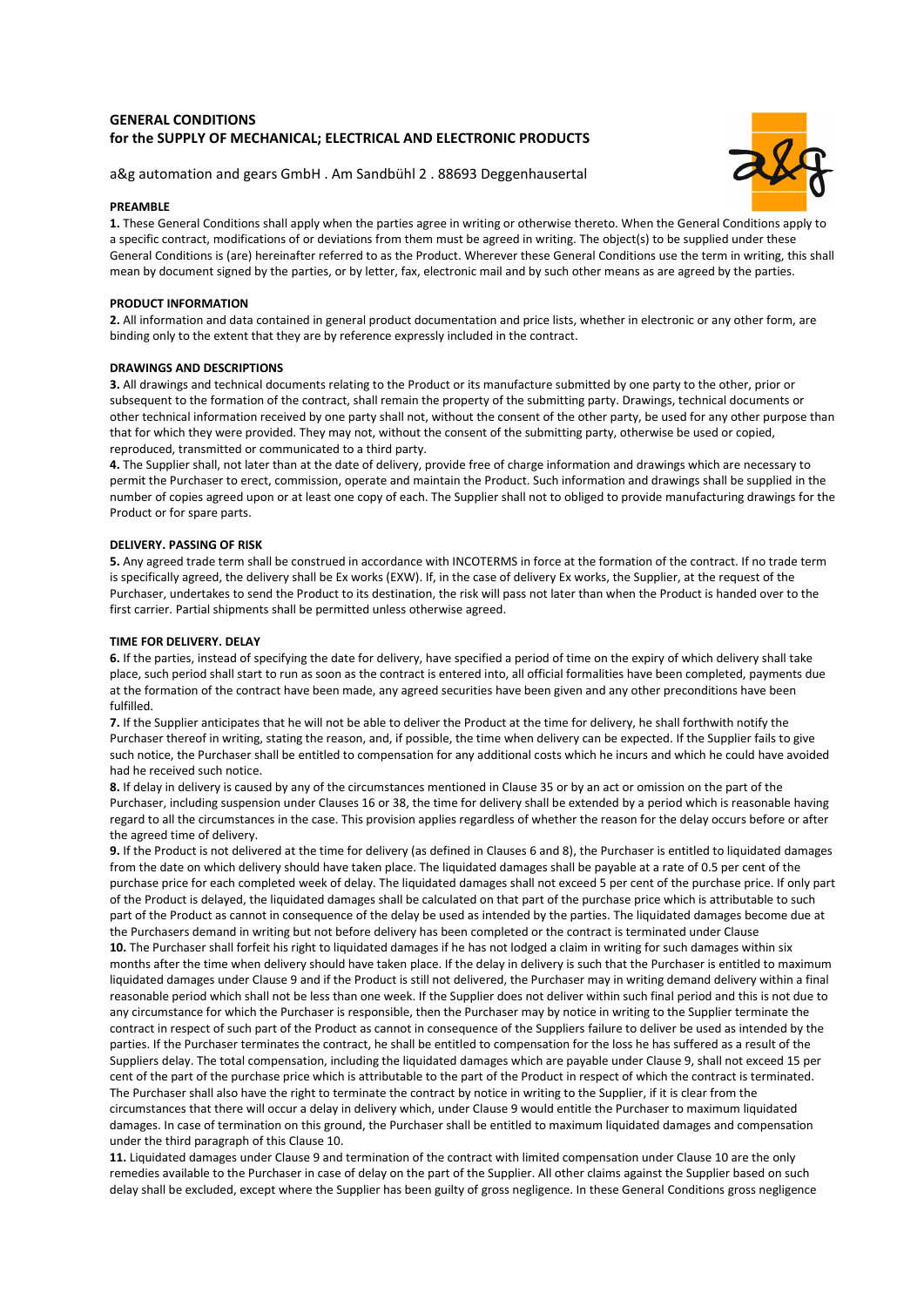shall mean an act or omission implying either a failure to pay due regard to serious consequences, which a conscientious supplier would normally foresee as likely to ensue, or a deliberate disregard of the consequences of such act or commission.

**12.** If the Purchaser anticipates that he will be unable to accept delivery of the Product at the delivery time, he shall forthwith notify the Supplier in writing thereof, stating the reason and, if possible, the time when he will be able to accept delivery. If the Purchaser fails to accept delivery at the delivery time, he shall nevertheless pay any part of the purchase price which becomes due on delivery, as if delivery had taken place. The Supplier shall arrange for storage of the Product at the risk and expense of the Purchaser. The Supplier shall also, if the Purchaser so requires, insure the Product at the Purchasers expense.

**13.** Unless the Purchasers failure to accept delivery is due to any such circumstance as mentioned in Clause 35, the Supplier may by notice in writing require the Purchaser to accept delivery within a final reasonable period. If, for any reason for which the Supplier is not responsible, the Purchaser fails to accept delivery within such period, the Supplier may by notice in writing terminate the contract in whole or in part. The Supplier shall then be entitled to compensation for the loss he has suffered by reason of the Purchasers default. The compensation shall not exceed that part of the purchase price which is attributable to that part of the Product is respect of which the contract is terminated.

#### **PAYMENT**

**14.** Unless otherwise agreed, the purchase price shall be paid with one third at the formation of the contract and one third when the Supplier notifies the Purchaser that the Product, or the essential part of it, is ready for delivery. Final payment shall be made when the Product is delivered. Payments shall be made within 30 days of the date of the invoice.

**15.** Whatever the means of payment used, payment shall not be deemed to have been effected before the Suppliers account has been fully and irrevocably credited.

**16.** If the Purchaser fails to pay by the stipulated date, the Supplier shall be entitled to interest from the day on which payment was due. The rate of interest shall be as agreed between the parties. If the parties fail to agree on the rate of interest, it shall be 8 percentage points above the rate of the main refinancing facility of the European Central Bank in force on the due date of payment. In case of late payment the Supplier may, after having notified the Purchaser in writing, suspend is performance of the contract until he receives payment. If the Purchaser has not paid the amount due within three months the Supplier shall be entitled to terminate the contract by notice in writing to the Purchaser and to claim compensation for the loss he has incurred. The compensation shall not exceed the agreed purchase price.

#### **RETENTION OF TITLE**

**17.** The Product shall remain the property of the Supplier until paid for in full to the extent that such retention of title is valid under the applicable law. The Purchaser shall at the request of the Supplier assist him in taking any measures necessary to protect the Suppliers title to the Product in the country concerned. The retention of title shall not affect the passing of risk under Clause 5.

#### **LIABILITY FOR DEFECTS**

**18.** Pursuant to the provisions of Clauses 19-33 inclusive, the Supplier shall remedy any defect or nonconformity (hereinafter termed defect(s)) resulting from faulty design, materials or workmanship.

**19.** The Suppliers liability is limited to defects which appear within a period of one year from delivery use of the Product exceeds that which is agreed, this period shall be reduced proportionately.

**20.** When a defect in a part of the Product has been remedied, the Supplier shall be liable for defects in the repaired or replaced part under the same terms and conditions as those applicable to the original Product for a period of one year. For the remaining parts of the Product the period mentioned in Clause 19 shall be extended only by a period equal to the period during which the Product has been out of operation as a result of the defect.

**21.** The Purchaser without undue delay notify the Supplier in writing of any defect which appears. Such notice shall under no circumstance be given later than two weeks after the expiry of the period given in Clause 19. The notice shall contain a description of the defect. If the Purchaser fails to notify the Supplier in writing of a defect within the time limits set forth in the first paragraph of the Clause, he loses his right to have the defect remedied. Where the defect is such that it may cause damage, the Purchaser shall immediately inform the Supplier in writing. The Purchaser shall bear the risk of damage resulting from his failure so to notify. **22.** On receipt of the notice under Clause 25 the Supplier shall remedy the defect without undue delay and at his own cost as stipulated in Clause 18-33 inclusive. Repair shall be carried out at the relevant place that the Supplier defines unless the Supplier deems it appropriate that the defective part or the Product is returned to him for repair or replacement. The Supplier is obliged to carry out dismantling and reinstallation of the part if this requires special knowledge. If such special knowledge is not required, the Supplier has fulfilled his obligations in respect of the defect when he delivers to the Purchaser a duly repaired or replaced part. 23. If the Purchaser has given such notice as mentioned in Clause 21 and no defect is found for which the Supplier is liable, the Supplier shall be entitled to compensation for the costs he has incurred as a result of the notice.

**24.** The Purchaser shall at his own expense arrange for any dismantling and reassembly of equipment.

**25.** Unless otherwise agreed, necessary transport of the Product and/or parts thereof to and from the Supplier in connection with the remedying of defects for which the Supplier is liable shall be at the risk and expense of the Supplier. The Purchaser shall follow the Suppliers instructions regarding such transport.

**26.** Unless otherwise agreed, the Purchaser shall bear any additional costs which the Supplier incurs for repair, dismantling, installation and transport as a result of the Product being located in a place other than the destination stated in the contract or – if no destination is stated – the place of delivery.

**27.** Defective parts which have been replaced shall be made available to the Supplier and shall be his property.

**28.** If, within a reasonable time, the Supplier does not fulfil his obligations under Clause 22, the Purchaser may by notice in writing fix a final time for completion of the Suppliers obligations. If the Supplier fails to fulfil his obligations within such final time, the Purchaser may himself undertake or employ a third party to undertake necessary remedial works at the risk and expense of the Supplier. Where successful remedial works have been undertaken by the Purchaser or a third party, reimbursement by the Supplier of reasonable costs incurred by the Purchaser shall be in full settlement of the Suppliers liabilities for the said defect. Such cost must be informed